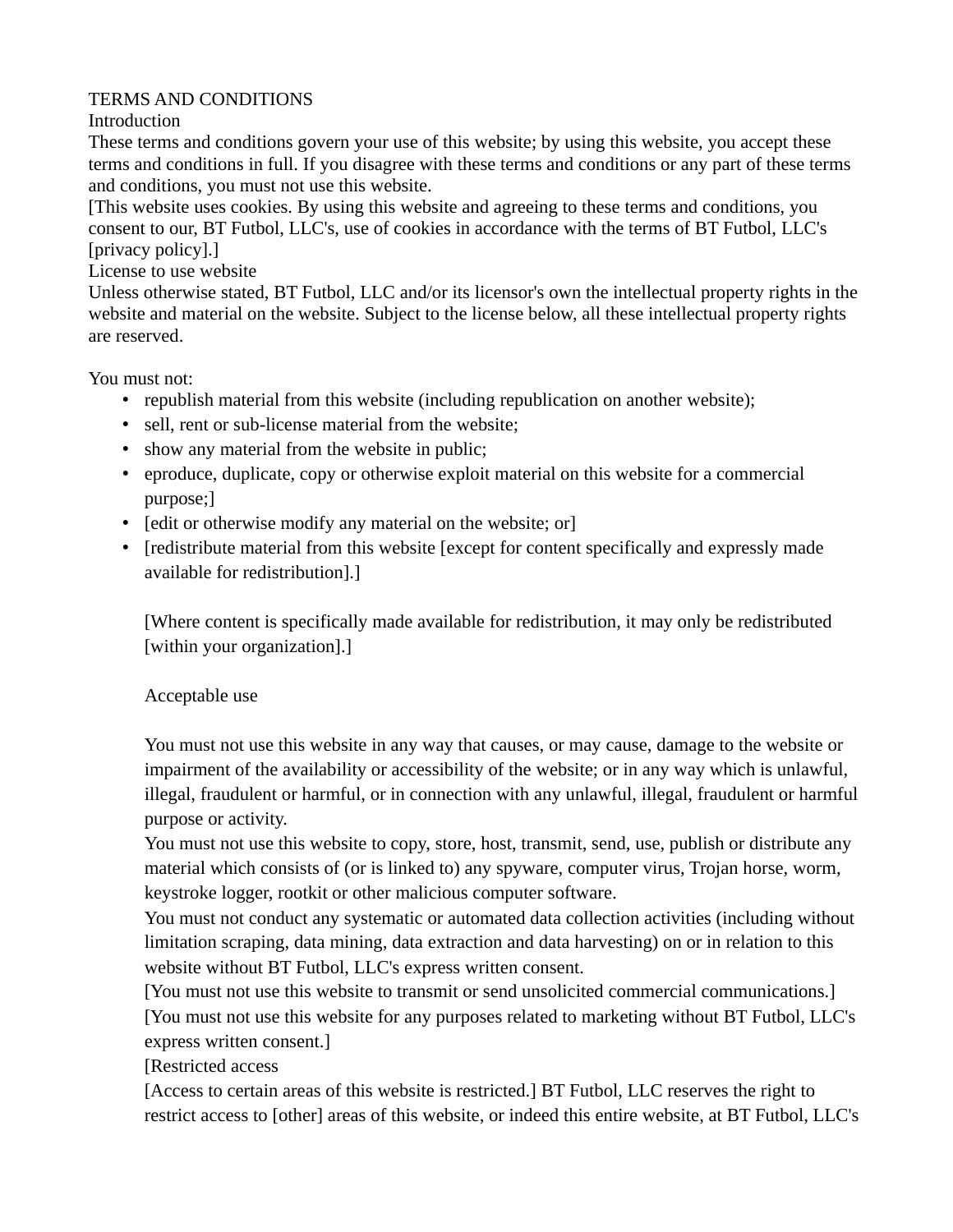discretion.

If BT Futbol, LLC provides you with a user ID and password to enable you to access restricted areas of this website or other content or services, you must ensure that the user ID and password are kept confidential.

[BT Futbol, LLC may disable your user ID and password in BT Futbol, LLC's sole discretion without notice or explanation.]

[User content

In these terms and conditions, "your user content" means material (including without limitation text, images, audio material, video material and audio-visual material) that you submit to this website, for whatever purpose.

You grant to BT Futbol, LLC a worldwide, irrevocable, non-exclusive, royalty-free license to use, reproduce, adapt, publish, translate and distribute your user content in any existing or future media. You also grant to BT Futbol, LLC the right to sub-license these rights, and the right to bring an action for infringement of these rights.

Your user content must not be illegal or unlawful, must not infringe any third party's legal rights, and must not be capable of giving rise to legal action whether against you or BT Futbol, LLC or a third party (in each case under any applicable law).

You must not submit any user content to the website that is or has ever been the subject of any threatened or actual legal proceedings or other similar complaint.

BT Futbol, LLC reserves the right to edit or remove any material submitted to this website, or stored on BT Futbol, LLC's servers, or hosted or published upon this website.

[Notwithstanding BT Futbol, LLC's rights under these terms and conditions in relation to user content, BT Futbol, LLC does not undertake to monitor the submission of such content to, or the publication of such content on, this website.]

No warranties

This website is provided "as is" without any representations or warranties, express or implied. BT Futbol, LLC makes no representations or warranties in relation to this website or the information and materials provided on this website.

Without prejudice to the generality of the foregoing paragraph, BT Futbol, LLC does not warrant that:

this website will be constantly available, or available at all; or

the information on this website is complete, true, accurate or non-misleading.

Nothing on this website constitutes, or is meant to constitute, advice of any kind. [If you require advice in relation to any [legal, financial or medical] matter you should consult an appropriate professional.]

Limitations of liability

BT Futbol, LLC will not be liable to you (whether under the law of contact, the law of torts or otherwise) in relation to the contents of, or use of, or otherwise in connection with, this website:

[to the extent that the website is provided free-of-charge, for any direct loss;]

for any indirect, special or consequential loss; or

for any business losses, loss of revenue, income, profits or anticipated savings, loss of contracts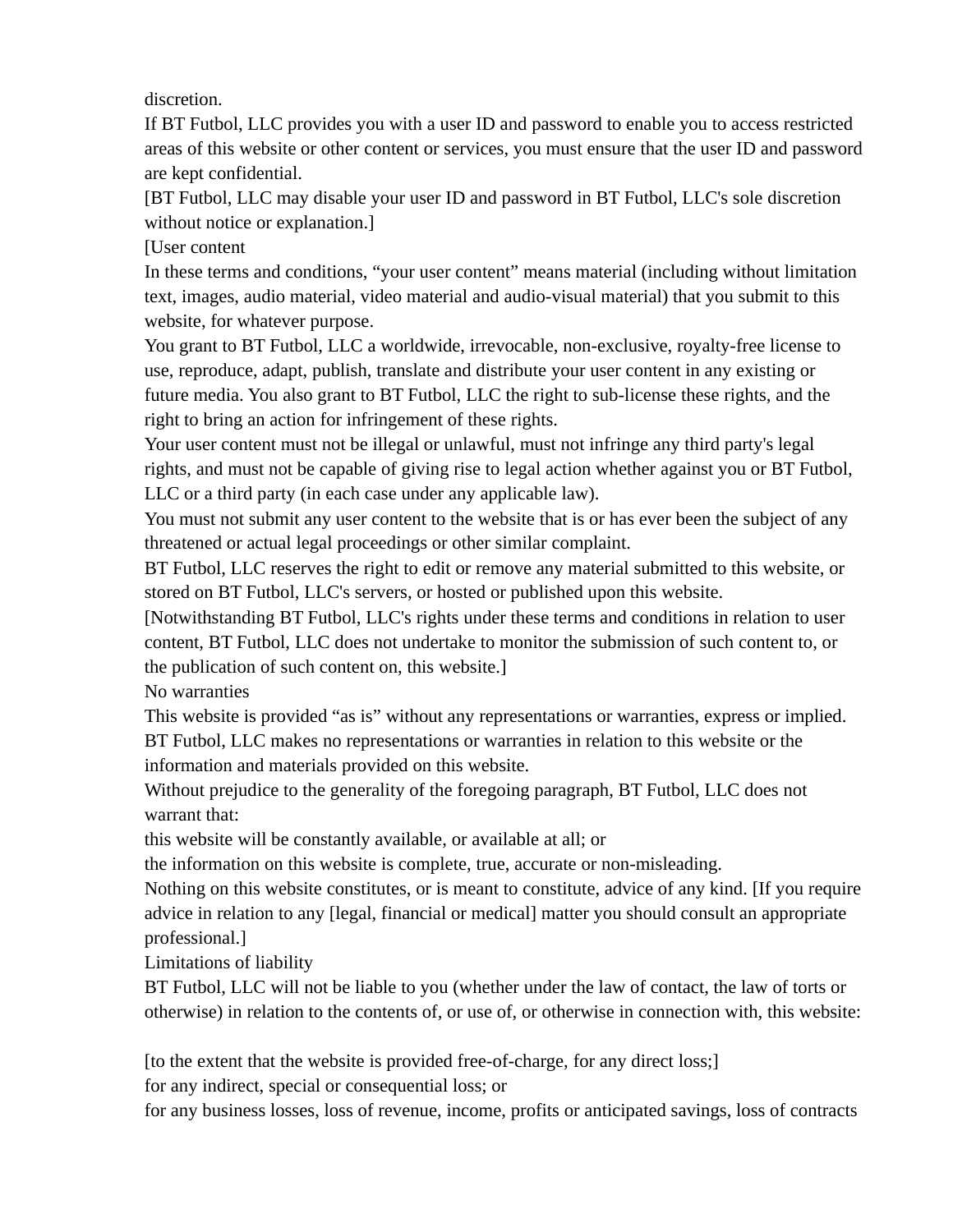or business relationships, loss of reputation or goodwill, or loss or corruption of information or data.

These limitations of liability apply even if BT Futbol, LLC has been expressly advised of the potential loss.

Exceptions

Nothing in this website disclaimer will exclude or limit any warranty implied by law that it would be unlawful to exclude or limit; and nothing in this website disclaimer will exclude or limit BT Futbol, LLC's liability in respect of any:

- death or personal injury caused by BT Futbol, LLC's negligence;
- fraud or fraudulent misrepresentation on the part of BT Futbol, LLC; or
- matter which it would be illegal or unlawful for BT Futbol, LLC to exclude or limit, or to attempt or purport to exclude or limit, its liability.

Reasonableness

By using this website, you agree that the exclusions and limitations of liability set out in this website disclaimer are reasonable.

If you do not think they are reasonable, you must not use this website.

Other parties

[You accept that, as a limited liability entity, BT Futbol, LLC has an interest in limiting the personal liability of its officers and employees. You agree that you will not bring any claim personally against BT Futbol, LLC's officers or employees in respect of any losses you suffer in connection with the website.]

[Without prejudice to the foregoing paragraph,] you agree that the limitations of warranties and liability set out in this website disclaimer will protect BT Futbol, LLC's officers, employees, agents, subsidiaries, successors, assigns and sub-contractors as well as BT Futbol, LLC. Unenforceable provisions

If any provision of this website disclaimer is, or is found to be, unenforceable under applicable law, that will not affect the enforceability of the other provisions of this website disclaimer. Indemnity

You hereby indemnify BT Futbol, LLC and undertake to keep BT Futbol, LLC indemnified against any losses, damages, costs, liabilities and expenses (including without limitation legal expenses and any amounts paid by BT Futbol, LLC to a third party in settlement of a claim or dispute on the advice of BT Futbol, LLC's legal advisers) incurred or suffered by BT Futbol, LLC arising out of any breach by you of any provision of these terms and conditions[, or arising out of any claim that you have breached any provision of these terms and conditions]. Breaches of these terms and conditions

Without prejudice to BT Futbol, LLC's other rights under these terms and conditions, if you breach these terms and conditions in any way, BT Futbol, LLC may take such action as BT Futbol, LLC deems appropriate to deal with the breach, including suspending your access to the website, prohibiting you from accessing the website, blocking computers using your IP address from accessing the website, contacting your internet service provider to request that they block your access to the website and/or bringing court proceedings against you. Variation